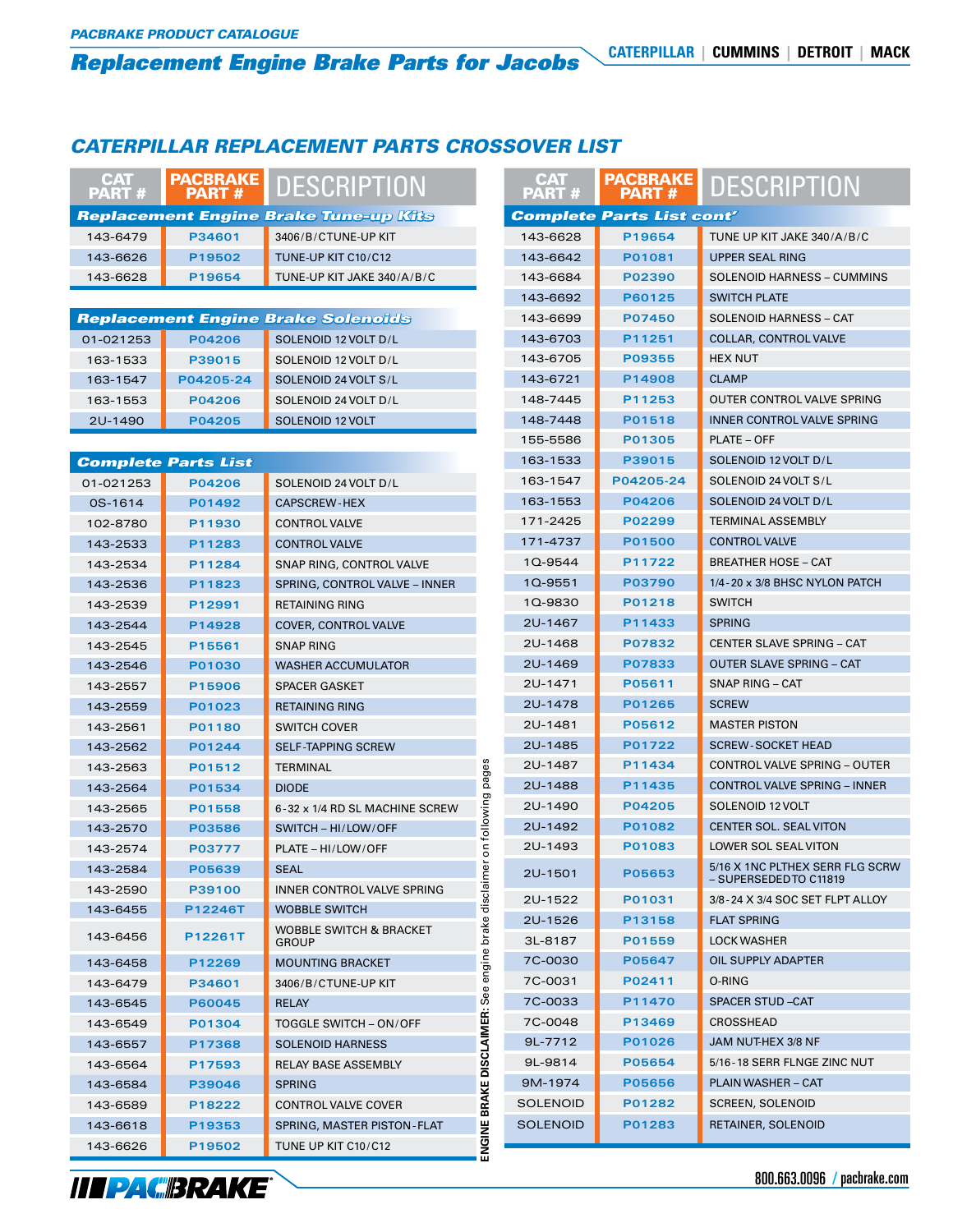# *Replacement Engine Brake Parts for Jacobs* **eplacement Engine Brake Parts for Jacobs Caterpillar | cummins | detroit | mack<br>Ummins Replacement parts crossover list<br>Part # Peart # Part # Part # Part # PART # PART # PART # PART # PART # PART # PART # PART # PART # PA**

#### *CUMMINS REPLACEMENT PARTS CROSSOVER LIST*

| <b>CUMMINS</b><br><b>PART#</b> | <b>PACBRAKE</b><br><b>PART#</b> | <b>DESCRIPTION</b>                                                         | PART         |
|--------------------------------|---------------------------------|----------------------------------------------------------------------------|--------------|
|                                |                                 | <b>Replacement Engine Brake Kits &amp; Housings</b>                        | <b>Compl</b> |
| 3804594                        | P14018                          | <b>ENGINE BRAKE BASE KIT</b><br>94N14-450A 12 VOLT S/L (Check<br>$CPL$ #s) | 380459       |
|                                | <b>ENGINE BRAKE BASE KIT</b>    |                                                                            | 380459       |
| 3804597                        | P14022                          | 94N14-450B 12 VOLT S/L (Check<br>$CPL$ #s)                                 | 380460       |
|                                |                                 | <b>ENGINE BRAKE BASE KIT</b>                                               | 387120       |
| 3804603                        | P14014                          | N14PLUS-455B 12 VOLT S/L (Check<br>$CPL$ #s)                               |              |
|                                |                                 |                                                                            | 387120       |

#### *Replacement Engine Brake Tune-up Kits & Gaskets*

| 3871418 | P40024             | TUNE-UP KIT (25B,30,30E,400,400H,<br>425A) |
|---------|--------------------|--------------------------------------------|
| 3871481 | P16846             | GASKET-EACH-455B/C N-14 P-14               |
| 3871537 | P40026             | TUNE-UP KIT CUMMINS 88 (JAKE<br>425A)      |
| 3871568 | P20923             | <b>TUNE-UP KIT</b>                         |
| 3871580 | P19848             | TUNE-UP KIT CUMMINS L10/M11                |
| 3871657 | P20923             | TUNE-UP KIT 455B/C N14 PLUS                |
| 4025000 | P13294<br>(need 3) | <b>GASKET - CUMMINS</b>                    |
| 4025002 | P14848<br>(need 3) | <b>GASKET P38 METAL</b>                    |

#### *Replacement Engine Brake Solenoids*

| 3871463 | P04205    | SOLENOID 12 VOLT     |
|---------|-----------|----------------------|
| 3871464 | P04205-24 | SOLENOID 24 VOLT S/L |
| 3871465 | P04206    | SOLENOID 24 VOLT D/L |
| 3871636 | P04205-24 | SOLENOID 24 VOLT S/L |
| 3871637 | P04206    | SOLENOID 24 VOLT D/L |
| 3871707 | P04205    | SOLENOID 12 VOLT     |
| 3871707 | P04206    | SOLENOID 24 VOLT D/L |
| 3871708 | P04205-24 | SOLENOID 24 VOLT S/L |
| 3871709 | P04206    | SOLENOID 24 VOLT D/L |
| 3871711 | P39015    | SOLENOID 12 VOLT D/L |
| 4024760 | P04206    | SOLENOID 24 VOLT D/L |

| <b>Complete Parts List</b> |        |                             |  |  |  |
|----------------------------|--------|-----------------------------|--|--|--|
| 199225                     | P02969 | <b>SCREW</b>                |  |  |  |
| 205643                     | P19295 | <b>CAPSCREW N-14</b>        |  |  |  |
| 217788                     | P02514 | <b>STUD WASHER</b>          |  |  |  |
| 3063531                    | P02856 | <b>MOUNTING STUD</b>        |  |  |  |
| 3063533                    | P01234 | <b>STUD SPACER</b>          |  |  |  |
| 3063546                    | P01199 | <b>STUD ASSEMBLY</b>        |  |  |  |
| 3063548                    | P02856 | <b>STUD ASSEMBLY</b>        |  |  |  |
| 3073972                    | P34655 | <b>PLUG CONNECTOR</b>       |  |  |  |
| 3251588                    | P10180 | <b>SEAL - CUMMINS</b>       |  |  |  |
| 3412330                    | P26170 | CAP. CONTROL VALVE - 440B/C |  |  |  |

| PART    | <b>CUMMINS PACBRAKE</b><br>PART # | <b>DESCRIPTION</b>                                     |
|---------|-----------------------------------|--------------------------------------------------------|
|         | <b>Complete Parts List cont'</b>  |                                                        |
| 3804594 | P14018<br>(Check CPL #s)          | ENGINE BRAKE BASE KIT<br>94N14-450A 12 VOLT S/L        |
| 3804597 | P14022<br>(Check CPL #s)          | <b>ENGINE BRAKE BASE KIT</b><br>94N14-450B 12 VOLT S/L |
| 3804603 | P14014<br>(Check CPL #s)          | ENGINE BRAKE BASE KIT<br>N14PLUS-455B 12 VOLT S/L      |
| 3871201 | P01012                            | <b>CONTROL VALVE SPRING</b>                            |
| 3871203 | P01017                            | <b>MASTER PISTON - 7/8</b>                             |
| 3871205 | P01022                            | <b>SLAVE PISTON SPRING</b>                             |
| 3871206 | P01023                            | <b>RETAINING RING</b>                                  |
| 3871207 | <b>P01026</b>                     | JAM NUT-HEX 3/8 NF                                     |
| 3871208 | <b>P01030</b>                     | <b>SPRING RETAINER</b>                                 |
| 3871209 | P01031                            | 3/8-24 X 3/4 SOC SET FLPT ALLOY                        |
| 3871210 | P01033                            | <b>CAPSCREW</b>                                        |
| 3871211 | P01040                            | <b>TERMINAL</b>                                        |
| 3871217 | P01082                            | <b>CENTER SOL. SEAL VITON</b>                          |
| 3871218 | P01083                            | <b>LOWER SOL SEAL VITON</b>                            |
| 3871220 | <b>P01094</b>                     | NUT-1/2" NC, HEX                                       |
| 3871222 | P01178                            | <b>SWITCH BRACKET</b>                                  |
| 3871224 | P01180                            | <b>SWITCH COVER</b>                                    |
| 3871225 | P01181                            | <b>NUT-HEX</b>                                         |
| 3871228 | <b>P01500</b>                     | <b>CONTROL VALVE</b>                                   |
| 3871236 | P01244                            | <b>SELF-TAPPING SCREW</b>                              |
| 3871238 | <b>P01265</b>                     | <b>SCREW</b>                                           |
| 3871243 | P01304                            | TOGGLE SWITCH - ON/OFF                                 |
| 3871244 | P01305                            | <b>PLATE – OFF</b>                                     |
| 3871248 | P01492                            | <b>CAPSCREW-HEX</b>                                    |
| 3871249 | P01512                            | TERMINAL                                               |
| 3871250 | P01518                            | <b>INNER CONTROL VALVE SPRING</b>                      |
| 3871251 | P01519                            | OUTER CONTROL VALVE SPRING                             |
| 3871252 | P01531                            | <b>CLAMP</b>                                           |
| 3871253 | P01534                            | <b>DIODE</b>                                           |
| 3871255 | P01538                            | <b>WASHER</b>                                          |
| 3871257 | P01558                            | 6-32 x 1/4 RD SL MACHINE SCREW                         |
| 3871258 | P01559                            | <b>LOCK WASHER</b>                                     |
| 3871260 | P01722                            | <b>SCREW- SOCKET HEAD</b>                              |
| 3871264 | P02390                            | <b>SOLENOID HARNESS - CUMMINS</b>                      |
| 3871265 | P60125                            | <b>SWITCH PLATE</b>                                    |
| 3871266 | <b>P02610P</b><br>(need 3)        | <b>TEAR-OFF GASKET</b>                                 |
| 3871267 | P02856                            | <b>STUD ASSEMBLY</b>                                   |
| 3871268 | P02957                            | <b>TOGGLE SWITCH</b>                                   |
| 3871303 | P03586                            | SWITCH-HI/LOW/OFF                                      |
| 3871318 | P03777                            | PLATE-HI/LOW/OFF                                       |
| 3871321 | P03790                            | 1/4 - 20 x 3/8 BHSC NYLON PATCH                        |
| 3871330 | P04089                            | <b>MASTER PISTON</b>                                   |
| 3871331 | P04136                            | <b>CONTROL VALVE COVER</b>                             |

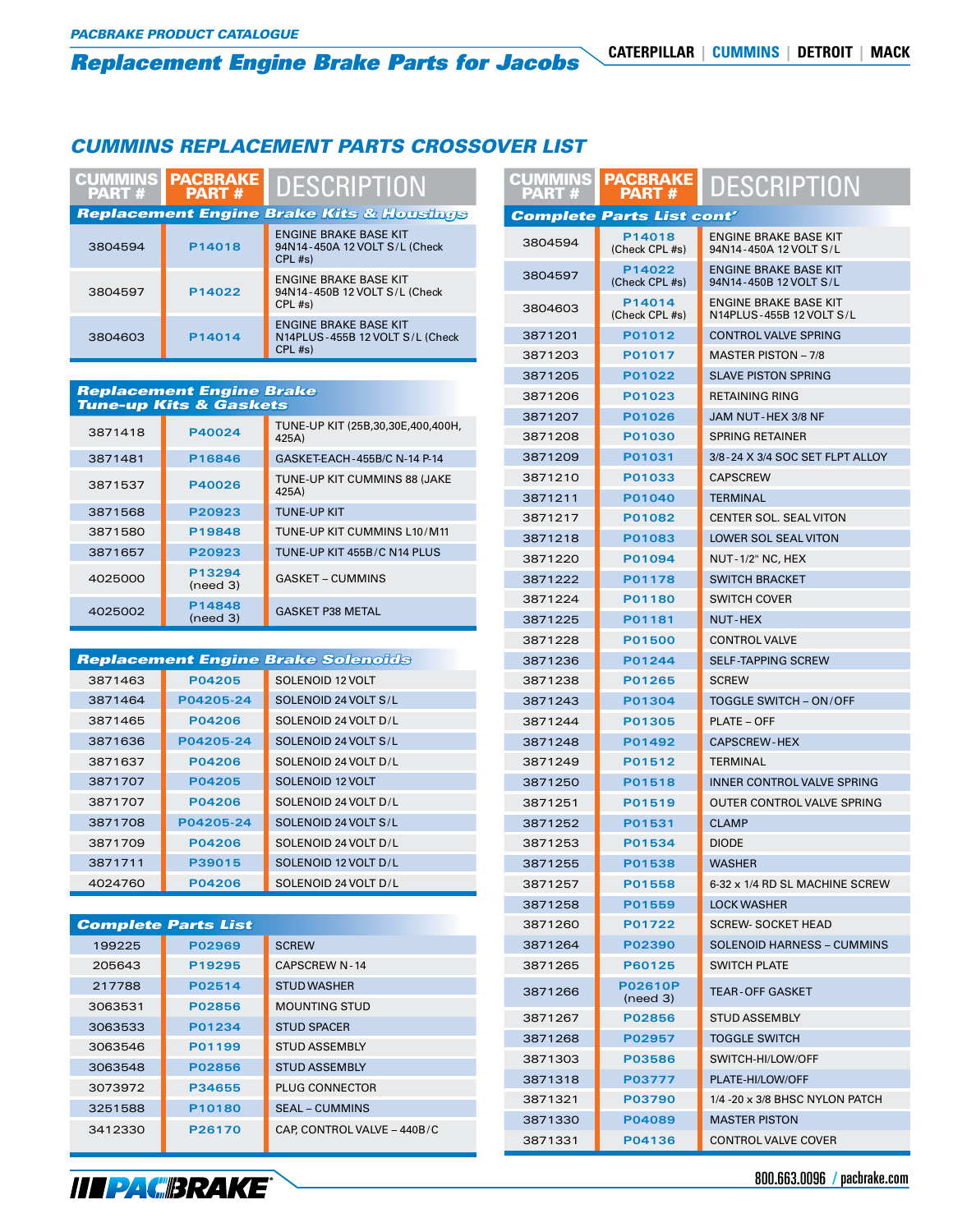## *CUMMINS REPLACEMENT PARTS CROSSOVER LIST*

| <b>CATERPILLAR</b><br><b>Replacement Engine Brake Parts for Jacobs</b> |                                  |                                                |                                   |                                                                                                                                                                 | <b>CUMMINS</b>                                    | <b>DETROIT</b> | <b>MACK</b> |
|------------------------------------------------------------------------|----------------------------------|------------------------------------------------|-----------------------------------|-----------------------------------------------------------------------------------------------------------------------------------------------------------------|---------------------------------------------------|----------------|-------------|
|                                                                        |                                  |                                                |                                   |                                                                                                                                                                 |                                                   |                |             |
|                                                                        |                                  |                                                |                                   |                                                                                                                                                                 |                                                   |                |             |
|                                                                        |                                  |                                                |                                   |                                                                                                                                                                 |                                                   |                |             |
| <b>CUMMINS REPLACEMENT PARTS CROSSOVER LIST</b>                        |                                  |                                                |                                   |                                                                                                                                                                 |                                                   |                |             |
|                                                                        |                                  |                                                |                                   |                                                                                                                                                                 |                                                   |                |             |
| <b>CUMMINS</b><br>PART #                                               | <b>PACBRAKE</b><br><b>PART#</b>  | <b>DESCRIPTION</b>                             | <b>CUMMINS</b><br>PART #          | <b>PACBRAKE</b><br><b>PART#</b>                                                                                                                                 | <b>DESCRIPTION</b>                                |                |             |
|                                                                        | <b>Complete Parts List cont'</b> |                                                |                                   | <b>Complete Parts List cont'</b>                                                                                                                                |                                                   |                |             |
| 3871336                                                                | P11433                           | <b>SPRING</b>                                  |                                   |                                                                                                                                                                 | TUNE-UP KIT CUMMINS 88                            |                |             |
| 3871338                                                                | P06796                           | <b>BRACKET, THROTTLE SWITCH</b>                | 3871538                           | P38011                                                                                                                                                          | (JAKE 430, TEC430A)                               |                |             |
| 3871344                                                                | P07447                           | <b>MASTER PISTON SPRING</b>                    | 3871548                           | P18187                                                                                                                                                          | <b>WIRE HARNESS</b>                               |                |             |
| 3871345                                                                | P39100                           | INNER CONTROL VALVE SPRING                     | 3871549                           | P01218                                                                                                                                                          | <b>SWITCH</b>                                     |                |             |
| 3871347                                                                | P07623                           | <b>SLAVE PISTON-P30E</b>                       | 3871561                           | P18792                                                                                                                                                          | SPRING, MASTER PISTON - FLAT                      |                |             |
| 3871348                                                                | P07671                           | <b>FUEL ASSEMBLY SWITCH</b>                    | 3871568                           | P20923                                                                                                                                                          | TUNE-UP KIT                                       |                |             |
| 3871351                                                                | P09353                           | PACLASH JAMNUT                                 | 3871580                           | P19848                                                                                                                                                          | TUNE-UP KIT CUMMINS L10/M11                       |                |             |
| 3871359                                                                | P09916                           | <b>SET SCREW</b>                               | 3871594                           | P02970                                                                                                                                                          | <b>TOGGLE SWITCH ASSEMBLY</b>                     |                |             |
| 3871364                                                                | P11251                           | COLLAR, CONTROL VALVE                          | 3871612                           | P38045                                                                                                                                                          | <b>INJECTOR SCREW</b>                             |                |             |
| 3871365                                                                | P11252                           | <b>COVER, CONTROL VALVE</b>                    | 3871634                           | P21296                                                                                                                                                          | <b>HARNESS</b>                                    |                |             |
| 3871366                                                                | P11253                           | OUTER CONTROL VALVE SPRING                     | 3871636                           | P04205-24                                                                                                                                                       | SOLENOID 24 VOLT S/L                              |                |             |
| 3871372                                                                | P11283                           | <b>CONTROL VALVE</b>                           | 3871637                           | P04206                                                                                                                                                          | SOLENOID 24 VOLT D/L                              |                |             |
| 3871373                                                                | P11284                           | SNAP RING, CONTROL VALVE                       | 3871638                           | P01081                                                                                                                                                          | <b>UPPER SEAL RING</b>                            |                |             |
| 3871379                                                                | P09355                           | <b>HEX NUT</b>                                 | 3871642                           | P19103                                                                                                                                                          | <b>SLAVE PISTON</b>                               |                |             |
| 3871383                                                                | P11544                           | <b>BUTTON HEAD SCREW</b>                       | 3871643                           | P19104                                                                                                                                                          | OUTER SLAVE SPRING (455A/B)                       |                |             |
| 3871388                                                                | P11720                           | <b>SPRING</b>                                  | 3871644                           | P19105                                                                                                                                                          | INNER SLAVE SPRING (455A/B)                       |                |             |
| 3871390                                                                | P11823                           | SPRING, CONTROL VALVE - INNER                  | 3871645                           | P19139                                                                                                                                                          | SLAVE PISTON RETAINER (455A/B)                    |                |             |
| 3871391                                                                | P11841                           | <b>MASTER PISTON SPRING</b>                    | 3871648                           | P01314                                                                                                                                                          | <b>ON/OFFTOGGLE SWITCH</b>                        |                |             |
| 3871393                                                                | P11930                           | <b>CONTROL VALVE</b>                           | 3871652                           | P20800                                                                                                                                                          | HARNESS (450A/B/455B/C)                           |                |             |
| 3871395                                                                | P12246T                          | <b>WOBBLE SWITCH</b>                           | 3871657                           | P20923                                                                                                                                                          | TUNE-UP KIT 455B/C N14 PLUS                       |                |             |
|                                                                        |                                  | <b>WOBBLE SWITCH &amp; BRACKET</b>             | 3871663                           | P17593                                                                                                                                                          | RELAY BASE ASSEMBLY                               |                |             |
| 3871397                                                                | P12261T                          | <b>GROUP</b>                                   | 3871680                           | P01955                                                                                                                                                          | <b>SWITCH HARNESS</b>                             |                |             |
| 3871399                                                                | P12269                           | <b>MOUNTING BRACKET</b>                        | 3871700                           | P02183                                                                                                                                                          | <b>ACTUATING ROD - P01495</b><br><b>CLUTCH SW</b> |                |             |
| 3871404                                                                | P13155                           | O-RING                                         | 3871702                           | P02411                                                                                                                                                          | O-RING                                            |                |             |
| 3871418                                                                | P40024                           | TUNE-UP KIT (25B, 30, 30E, 400,<br>400H, 425A) | 3871707                           | P04206                                                                                                                                                          | SOLENOID 24 VOLT D/L                              |                |             |
|                                                                        |                                  | <b>ENGINE CONTROL GROUP</b>                    | 3871708                           | P04205-24                                                                                                                                                       | SOLENOID 24 VOLT S/L                              |                |             |
| 3871423                                                                | P14035                           | (CUMMINS)                                      | 3871709                           | P04206                                                                                                                                                          | SOLENOID 24 VOLT D/L                              |                |             |
| 3871438                                                                | P14619                           | <b>HARNESS</b>                                 | 3871711                           | P39015                                                                                                                                                          | SOLENOID 12 VOLT D/L                              |                |             |
| 3871444                                                                | P38025                           | OIL SUPPLY SCREW                               | 4024760                           | P04206                                                                                                                                                          | SOLENOID 24 VOLT D/L                              |                |             |
| 3871445                                                                | P14928                           | COVER, CONTROL VALVE                           |                                   | P13294                                                                                                                                                          |                                                   |                |             |
| 3871446                                                                | P15561                           | <b>SNAP RING</b>                               | 4025000                           | (need 3)                                                                                                                                                        | <b>GASKET - CUMMINS</b>                           |                |             |
| 3871463                                                                | P04205                           | SOLENOID 12 VOLT                               | 4025002                           | P14848                                                                                                                                                          | <b>GASKET - P38 METAL</b>                         |                |             |
| 3871464                                                                | P04205-24                        | SOLENOID 24 VOLT S/L                           |                                   | (need 3)                                                                                                                                                        |                                                   |                |             |
| 3871465                                                                | P04206                           | SOLENOID 24 VOLT D/L                           |                                   | <b>ENGINE BRAKE DISCLAIMER:</b> The information in this file is provided "as                                                                                    |                                                   |                |             |
| 3871478                                                                | P16810                           | <b>MASTER PISTON SPRING</b>                    |                                   | is" without warranty of any kind, either expressed or implied including,                                                                                        |                                                   |                |             |
| 3871481                                                                | P16846                           | GASKET - EACH - 455B/C N-14 P-14               |                                   | but not limited to, the implied warranties of merchantability, fitness for<br>a particular purpose, or non-infringement. In no event shall PACBRAKE             |                                                   |                |             |
| 3871486                                                                | P60045                           | RELAY                                          |                                   | or any of its affiliates be liable for any direct, indirect incidental, punitive,<br>or consequential damages of any kind whatsoever with respect to the        |                                                   |                |             |
| 3871518                                                                | P17412                           | SPRING, MASTER PISTON - FLAT                   |                                   | service, the materials, the applications and the products referenced in this                                                                                    |                                                   |                |             |
| 3871530                                                                | P02299                           | <b>TERMINAL ASSEMBLY</b>                       |                                   | catalogue. PACBRAKE has made every effort to ensure that the data above is<br>accurate at the time of distribution. Please feel free to call us if you have any |                                                   |                |             |
|                                                                        |                                  |                                                | questions regarding applications. |                                                                                                                                                                 |                                                   |                |             |
|                                                                        |                                  |                                                |                                   |                                                                                                                                                                 |                                                   |                |             |

**III PAGBRAKE**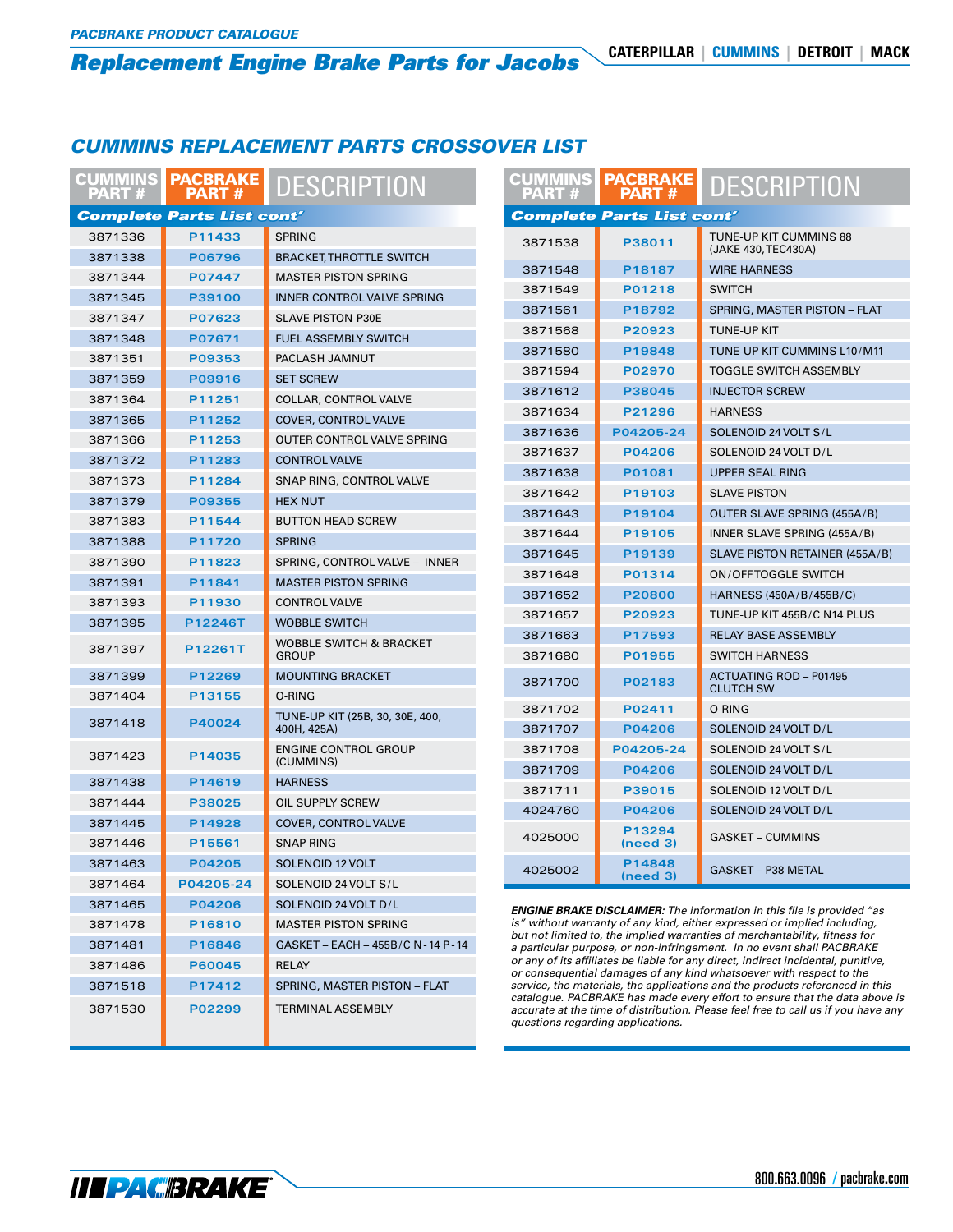# *Replacement Engine Brake Parts for Jacobs* **CATERPILLAR | CUMMINS | DETROIT | MACK**

## *DETROIT DIESEL REPLACEMENT PARTS CROSSOVER LIST*

| <b>DETROIT</b><br>PART # | <b>PACBRAKE</b><br><b>PART#</b> | <b>DESCRIPTION</b>                           | <b>DETROIT</b><br>PART # | <b>PACBRAKE</b><br><b>PART#</b>  | <b>DESCRIPTION</b>                                 |  |
|--------------------------|---------------------------------|----------------------------------------------|--------------------------|----------------------------------|----------------------------------------------------|--|
|                          |                                 | <b>Replacement Engine Brake Tune-up Kits</b> |                          | <b>Complete Parts List cont'</b> |                                                    |  |
| 017506                   | P69201                          | DDC 6V 71/92 TUNE-UP KIT                     | 001559                   | P01559                           | <b>LOCK WASHER</b>                                 |  |
| 017507                   | P89201                          | DDC 8V 71/92 TUNE-UP KIT                     | 001722                   | P01722                           | <b>SCREW-SOCKET HEAD</b>                           |  |
| 019875                   | P19875                          | TUNE-UP KIT 760                              | 002017                   | P02017                           | O-RING                                             |  |
| 020530                   | P20530                          | 750 TUNE-UP KIT                              | 002299                   | P02299                           | <b>TERMINAL ASSEMBLY</b>                           |  |
| 020531                   | P20531                          | TUNE-UP KIT 760A/765/765A                    | 002390                   | P02390                           | SOLENOID HARNESS - CUMMINS                         |  |
|                          |                                 |                                              | 002744                   | P02744                           | SCREW SUPERSEDED TO P012144                        |  |
|                          |                                 | <b>Replacement Engine Brake Solenoids</b>    | 002769                   | P14908                           | <b>CLAMP</b>                                       |  |
| 13472                    | P04205-24                       | SOLENOID 24 VOLT S/L                         | 003571                   | P60150                           | CAB GROUP 760/765                                  |  |
| 16440                    | P04205                          | SOLENOID 12 VOLT                             | 003586                   | <b>P03586</b>                    | SWITCH - HI/LOW/OFF                                |  |
| 16441                    | P04205-24                       | SOLENOID 24 VOLT S/L                         | 003777                   | P03777                           | PLATE - HI/LOW/OFF                                 |  |
| 20236                    | P04205-24                       | SOLENOID 24 VOLT S/L                         | 004653                   | P04653                           | <b>SEAL BUSHING</b>                                |  |
| 20239                    | P04205                          | SOLENOID 12 VOLT                             | 004665                   | P04665                           | <b>HARNESS</b>                                     |  |
| 024612                   | P04205                          | SOLENOID 12 VOLT                             | 005383                   | P05383                           | <b>HARNESS</b>                                     |  |
| 024613                   | P04205                          | <b>SOLENOID 12 VOLT</b>                      | 005384                   | P05384                           | <b>HARNESS</b>                                     |  |
| 024616                   | P04205-24                       | SOLENOID 24 VOLT S/L                         | 006833                   | <b>P60014</b>                    | <b>CABLETIE</b>                                    |  |
| 024619                   | P04205-24                       | SOLENOID 24 VOLT S/L                         | 007500                   | P39100                           | INNER CONTROL VALVE SPRING                         |  |
| 1024612                  | P04205                          | SOLENOID 12 VOLT                             | 010843                   | P10843                           | SPRING, OUTER CONTROL VALVE                        |  |
| 1024619                  | P04205-24                       | SOLENOID 24 VOLT S/L                         | 011395                   | P09355                           | <b>HEX NUT</b>                                     |  |
|                          |                                 |                                              | 011426                   | P11426                           | <b>BRIDGE ADJUSTING SCREW</b>                      |  |
|                          | <b>Complete Parts List</b>      |                                              | 011434                   | P11434                           | CONTROL VALVE SPRING, OUTER                        |  |
| 001012                   | P01012                          | <b>CONTROL VALVE SPRING</b>                  | 011720                   | P11720                           | <b>SPRING</b>                                      |  |
| 001023                   | P01023                          | <b>RETAINING RING</b>                        | 011930                   | P11930                           | <b>CONTROL VALVE</b>                               |  |
| 001026                   | P01026                          | JAM NUT-HEX 3/8 NF                           | 012246                   | P12246T                          | <b>WOBBLE SWITCH</b>                               |  |
| 001031                   | P01031                          | 3/8-24 x 3/4 SOC SET FLPT ALLOY              | 012261                   | P12261T                          | <b>WOBBLE SWITCH &amp; BRACKET</b><br><b>GROUP</b> |  |
| 001040                   | P01040                          | <b>TERMINAL</b>                              | 012269                   | P12269                           | <b>MOUNTING BRACKET</b>                            |  |
| 001082                   | P01082                          | <b>CENTER SOL SEAL VITON</b>                 | 012981                   | P12981                           | <b>MASTER PISTON</b>                               |  |
| 001083                   | P01083                          | LOWER SOL SEAL VITON                         | 012983                   | P12983                           | <b>ACCUMULATOR PISTON</b>                          |  |
| 001218                   | P01218                          | <b>SWITCH</b>                                | 012990                   | P12990                           | SPRING, ACCUMULATOR                                |  |
| 001265                   | P01265                          | <b>SCREW</b>                                 | 012991                   | P12991                           | <b>RETAINING RING</b>                              |  |
| 001282                   | P01282                          | <b>SCREEN, SOLENOID</b>                      | 012996                   | P12996                           | BUTTON HEAD SCREW (760 ONLY)                       |  |
| 001283                   | P01283                          | RETAINER, SOLENOID                           | 013472                   | P04205-24                        | SOLENOID 24 VOLT S/L                               |  |
| 001287                   | P01287                          | OIL CONNECTOR                                | 014908                   | P14908                           | <b>CLAMP</b>                                       |  |
| 001288                   | P01288                          | <b>SLAVE PISTON SPRING</b>                   | 016440                   | P04205                           | SOLENOID 12 VOLT                                   |  |
| 001304                   | P01304                          | TOGGLE SWITCH - ON/OFF                       | 016441                   | P04250-24                        | SOLENOID 24 VOLT S/L                               |  |
| 001332                   | P01332                          | <b>SEAL</b>                                  | 016505                   | P01030                           | <b>WASHER ACCUMULATOR</b>                          |  |
| 001340                   | P01340                          | 1/4 NFTHIN WALL NUT PLATED                   | 016535                   | P16535                           | SPRING, MASTER PISTON-FLAT                         |  |
| 001341                   | P01341                          | SCREW-HEX                                    | 016557                   | P16557                           | COLLAR, CONTROL VALVE                              |  |
| 001492                   | P01492                          | CAPSCREW-HEX                                 | 016732                   | P05383                           | <b>HARNESS</b>                                     |  |
| 001518                   | P01518                          | INNER CONTROL VALVE SPRING                   | 016733                   | P05384                           | <b>HARNESS</b>                                     |  |
| 001519                   | P01519                          | OUTER CONTROL VALVE SPRING                   | 016766                   | P16766                           | <b>HEX NUT</b>                                     |  |
| 001521                   | P11930                          | <b>CONTROL VALVE</b>                         | 016771                   | P16771                           | <b>BRIDGE</b>                                      |  |
| 001531                   | P01531                          | <b>CLAMP</b>                                 | 017048                   | P17048                           | <b>SLAVE PISTON</b>                                |  |
| 001534                   | P01534                          | <b>DIODE</b>                                 | 017506                   | P69201                           | DDC 6V 71/92TUNE-UP KIT                            |  |
| 001538                   | P01538                          | WASHER                                       | 017507                   | P89201                           | DDC 8V 71/92TUNE-UP KIT                            |  |
| 001558                   | P01558                          | 6-32 x 1/4 RD SL MACHINE SCREW               | 017565                   | P17565                           | <b>MASTER PISTON</b>                               |  |



800.663.0096 / pacbrake.com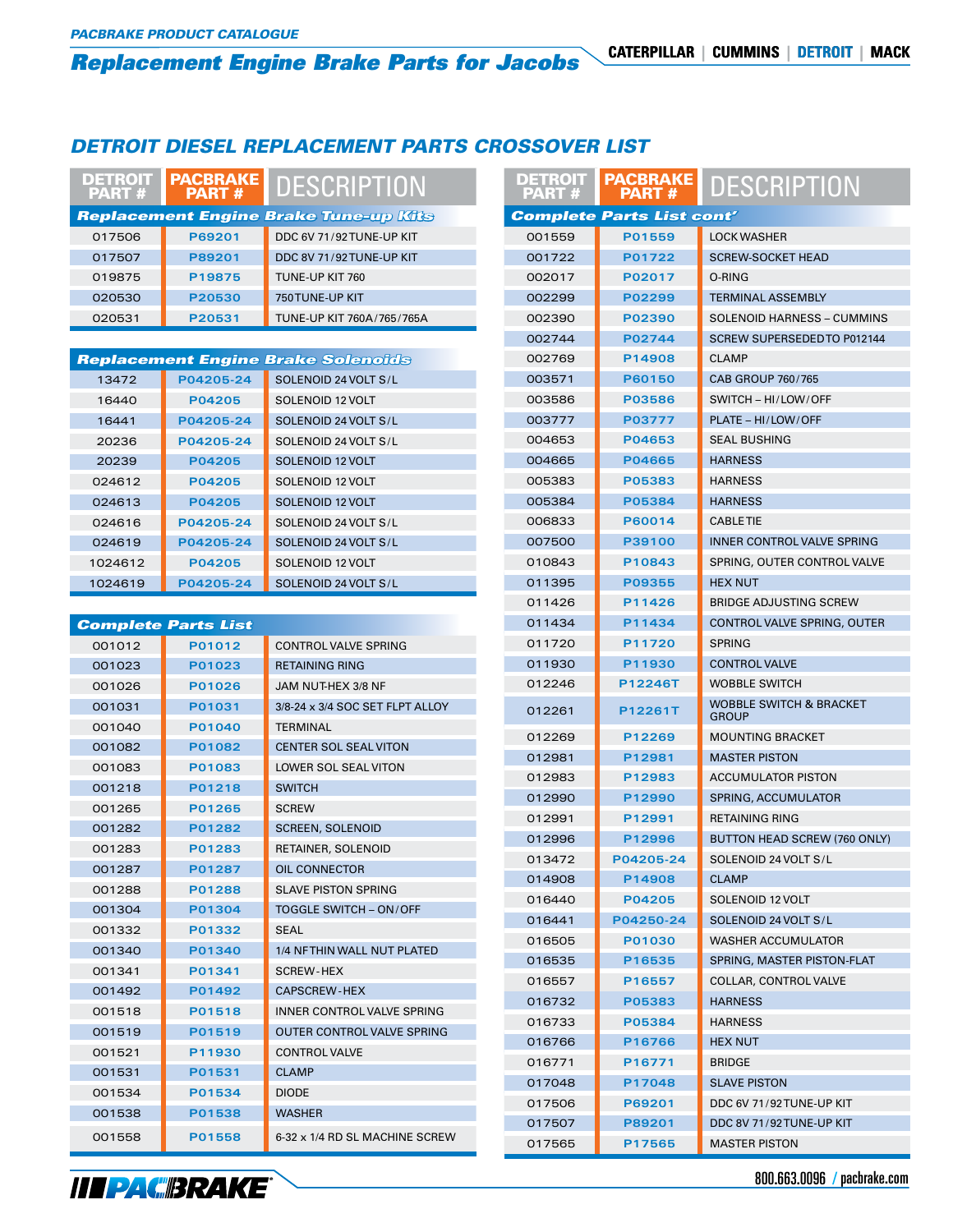#### *Replacement Engine Brake Parts for Jacobs* **CATERPILLAR | CUMMINS | DETROIT | MACK**

#### *DETROIT DIESEL REPLACEMENT PARTS CROSSOVER LIST*

| <b>DETROIT I</b><br><b>PART#</b> | <b>PACBRAKE</b><br><b>PART#</b>  | <b>DESCRIPTION</b>                             |
|----------------------------------|----------------------------------|------------------------------------------------|
|                                  | <b>Complete Parts List cont'</b> |                                                |
| 017658                           | P17658                           | SPRING, MASTER PISTON                          |
| 018188                           | P01218                           | <b>SWITCH</b>                                  |
| 019096                           | P50150                           | <b>ENGINE CONTROL GROUP DDEC III</b><br>AND IV |
| 019504                           | <b>P07500</b>                    | <b>SPRING</b>                                  |
| 019576                           | P19576                           | SLAVE TORSION SPRING                           |
| 019740                           | P19740                           | <b>BUTTON HEAD SCREW</b>                       |
| 019741                           | P19741                           | <b>WASHER</b>                                  |
| 019875                           | P19875                           | TUNE-UP KIT 760                                |
| 020218                           | P60155                           | ENGINE CONTROL GROUP DDEC III                  |
| 020229                           | P01081                           | <b>UPPER SEAL RING</b>                         |
| 020236                           | P04205-24                        | SOLENOID 24 VOLT S/L                           |
| 020239                           | P04205                           | SOLENOID 12 VOLT                               |
| 020382                           | P20382                           | POWER-LASH ASSEMBLY                            |
| 020530                           | P20530                           | 750TUNE-UP KIT                                 |
| 020531                           | P20531                           | TUNE-UP KIT 760A/765/765A                      |
| 021184                           | P60022                           | <b>FLAT WASHER</b>                             |
| 024612                           | P04205                           | SOLENOID 12 VOLT                               |
| 024613                           | P04205                           | SOLENOID 12 VOLT                               |
| 024616                           | P04205-24                        | SOLENOID 24 VOLT S/L                           |
| 024619                           | P04205-24                        | SOLENOID 24 VOLT S/L                           |
| 029118                           | P80019                           | 790/795/797 SPACERTUBE                         |
| 1024612                          | P04205                           | SOLENOID 12 VOLT                               |
| 1024619                          | P04205-24                        | SOLENOID 24 VOLT S/L                           |

*ENGINE BRAKE DISCLAIMER: The information in this file is provided "as is" without warranty of any kind, either expressed or implied including, but not limited to, the implied warranties of merchantability, fitness for a particular purpose, or non-infringement. In no event shall PACBRAKE or any of its affiliates be liable for any direct, indirect incidental, punitive, or consequential damages of any kind whatsoever with respect to the service, the materials, the applications and the products referenced in this catalogue. PACBRAKE has made every effort to ensure that the data above is accurate at the time of distribution. Please feel free to call us if you have any questions regarding applications.*